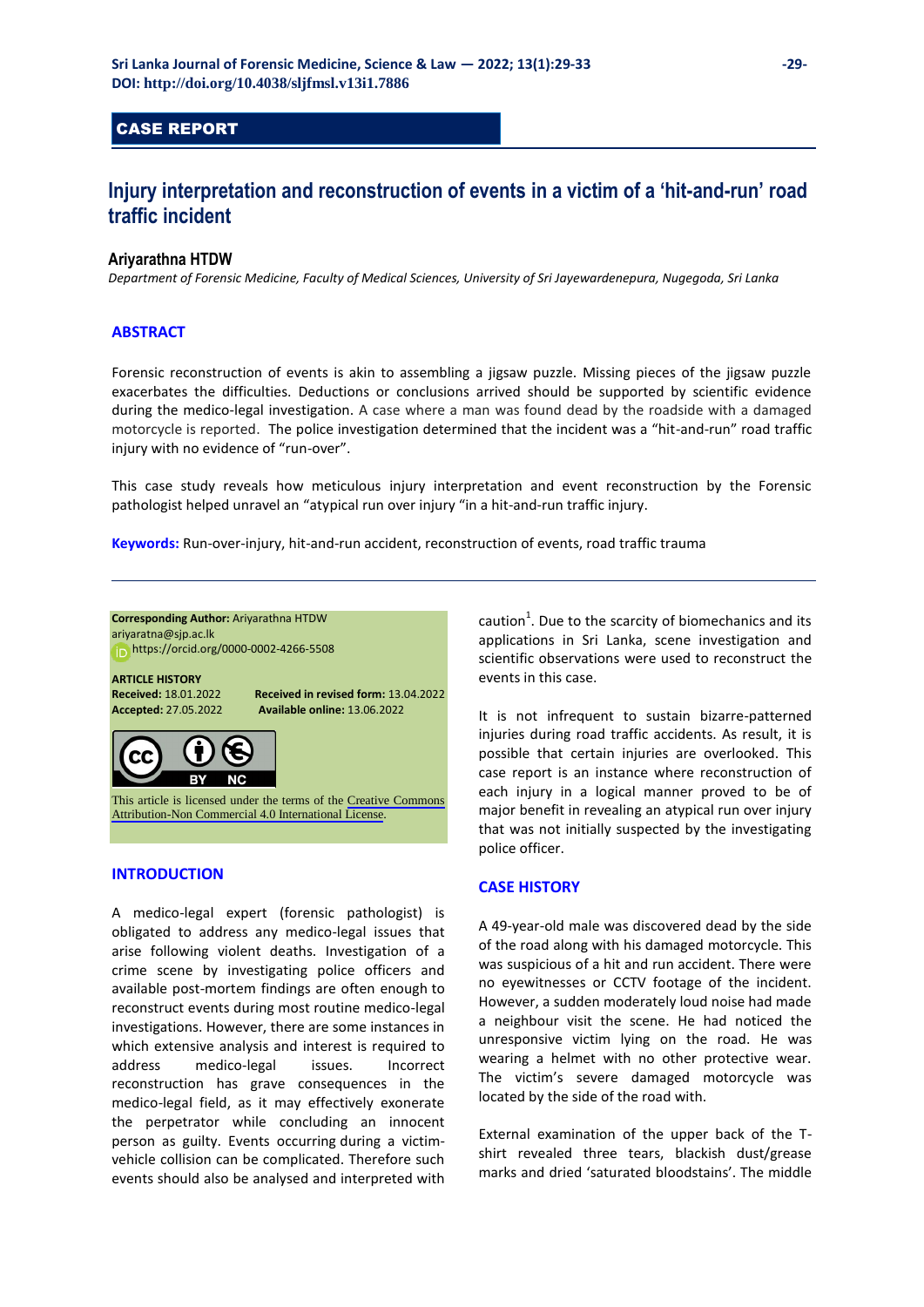tear showed a concavity towards the midline (**Fig. 1**). The other external injuries were lacerations to his left external ear and to the lower lip, as well as a contusion measuring 3x4 cm in size over the left side of his neck. All injuries were simple in nature. A roughly rectangular abraded contusion measuring 20x15 cm was observed, across the back of his upper chest, sparing the mid-chest with an oval shape (15x10 cm) (**Fig. 2**). There were no de-gloving or avulsion injuries. Grazed abrasions, injuries to genital region, long bone fractures and skull fractures that are typically expected in a motorcyclist following a collision with another vehicle were not evident in this case.

Internal examination revealed diffuse axonal injury (grade 3 level), diffuse vascular injury, and diffuse subarachnoid haemorrhage with no skull fractures (**Fig. 3**). (No histopathological studies were performed which is a drawback of this study). Bilateral rib fractures were observed posteriorly. There were bilateral lung contusions, lung lacerations and bilateral haemothorax (approximately 200 ml in total). The 2-8<sup>th</sup> ribs were posteriorly fractured in two locations, bilaterally. These fractures were stacked one on top of the other, resulting in the formation of two imaginary lines (**Fig. 4**). The most medial "fracture lines" were drawn parallel to the vertebral column, while the most outer "fracture lines" were drawn a few centimetres away and equidistant from those (**Fig. 4, 5, 6 & 7**). The most lateral fracture lines were "curvilinear" in shape, which corresponded to the oval-shaped skin marking and also to the middle tear on the T-shirt (**Fig. 1**). There was an undisplaced fracture of the vertebrae at the T1 and T2 levels, resulting in partial spinal cord damage.

The cause of death was determined to be blunt force trauma to the head, chest, and spine sustained by a motorcyclist as a result of a vehicular collision. The incident was described as a run over injury by a heavy vehicle of which the driver had driven away without informing the police (hit-and-run road traffic injury). The injury pattern was consistent with those sustained due to acceleration and deceleration (head injury), and run-over (upper back of chest) by a heavy vehicle. The run-over injury was unequivocally diagnosed by considering the torn areas, faint grease/dust marks on the back of the Tshirt, and by the underlying injures that were unexplained otherwise.



**Figure 1:** The arced-shaped tear in the back of the Tshirt (yellow arrow). Two other tears (black arrows). The blackish marks gradually decrease in density from left to right.



**Figure 2:** The roughly rectangular abraded contusion across the upper back of the chest, with an ovalshaped sparing of skin centrally. The injury is more pronounced towards the left side than the right side.



**Figure 3:** A coronal section of the frontal lobes of the brain with the typical haemorrhage in the corpus callosum that indicates severe diffuse axonal injury.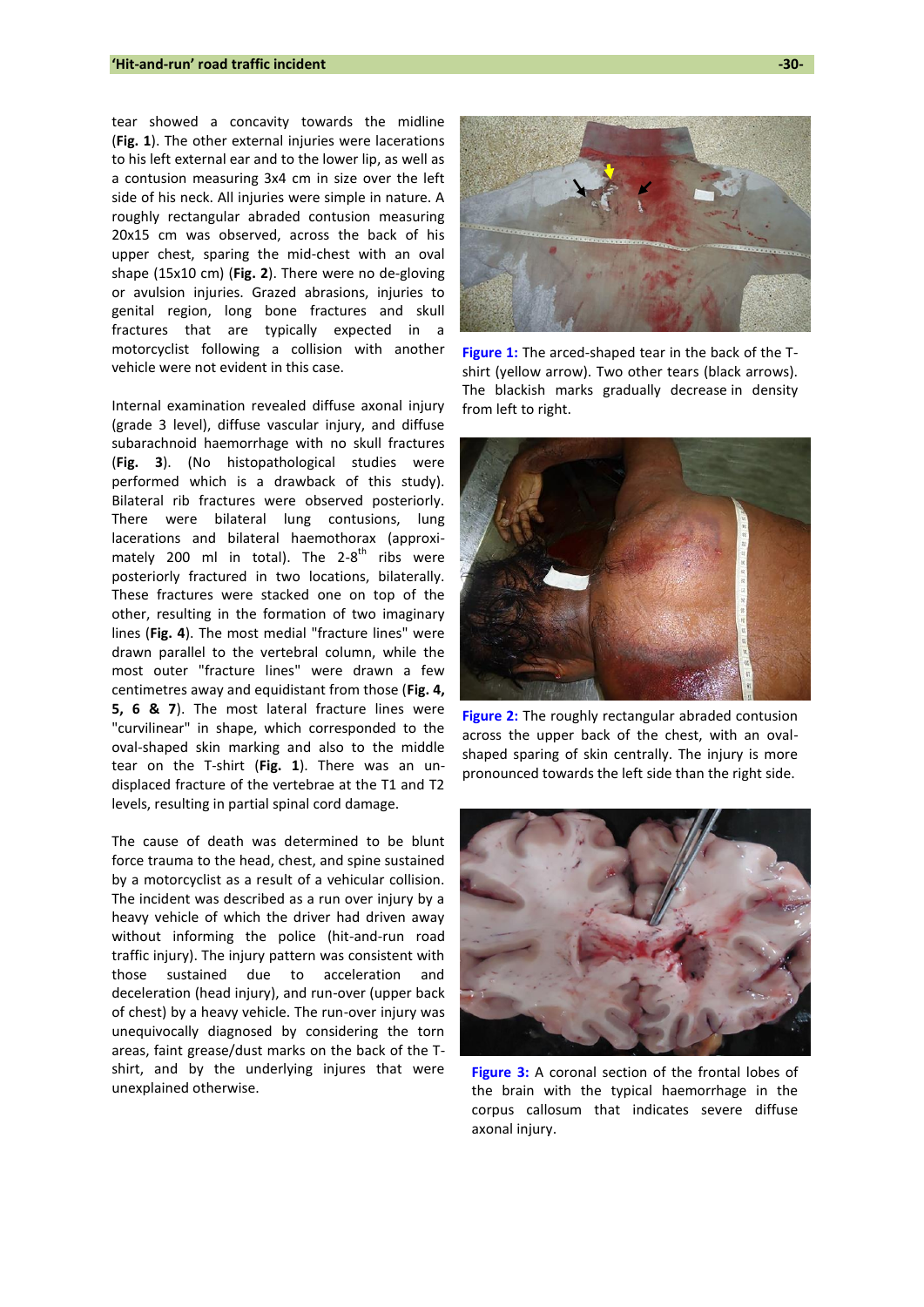

**Figure 4:** The schematic diagram depicts the locations of posterior rib fractures (note the curved pattern of the fracture lines situated on the ribs).



**Figure 5:** A schematic diagram of how a bony flap could have been formed as a result of a tyre being run over the back of the rib cage while victim was in a prone position.



**Figure 6:** The interior of the rib cage with "fracture" lines" and vertebral fractures at T1 and T2.



**Figure 7:** The "curved fracture line" on the left hemithorax.

The large injury in the form of an abraded contusion that extended across the back of the upper chest was initially not explainable during the post-mortem examination. However, a degree of suspicion as to why the undamaged peculiar patterned injury was seen within the contused abrasion was the trigger to analyse injuries extensively. If the injury over the back of the chest was not analysed and interpreted as a whole, this deduction would have been impossible.

## **DISCUSSION**

A "hit-and-run" accident is where a driver of a vehicle who collides with another vehicle, property,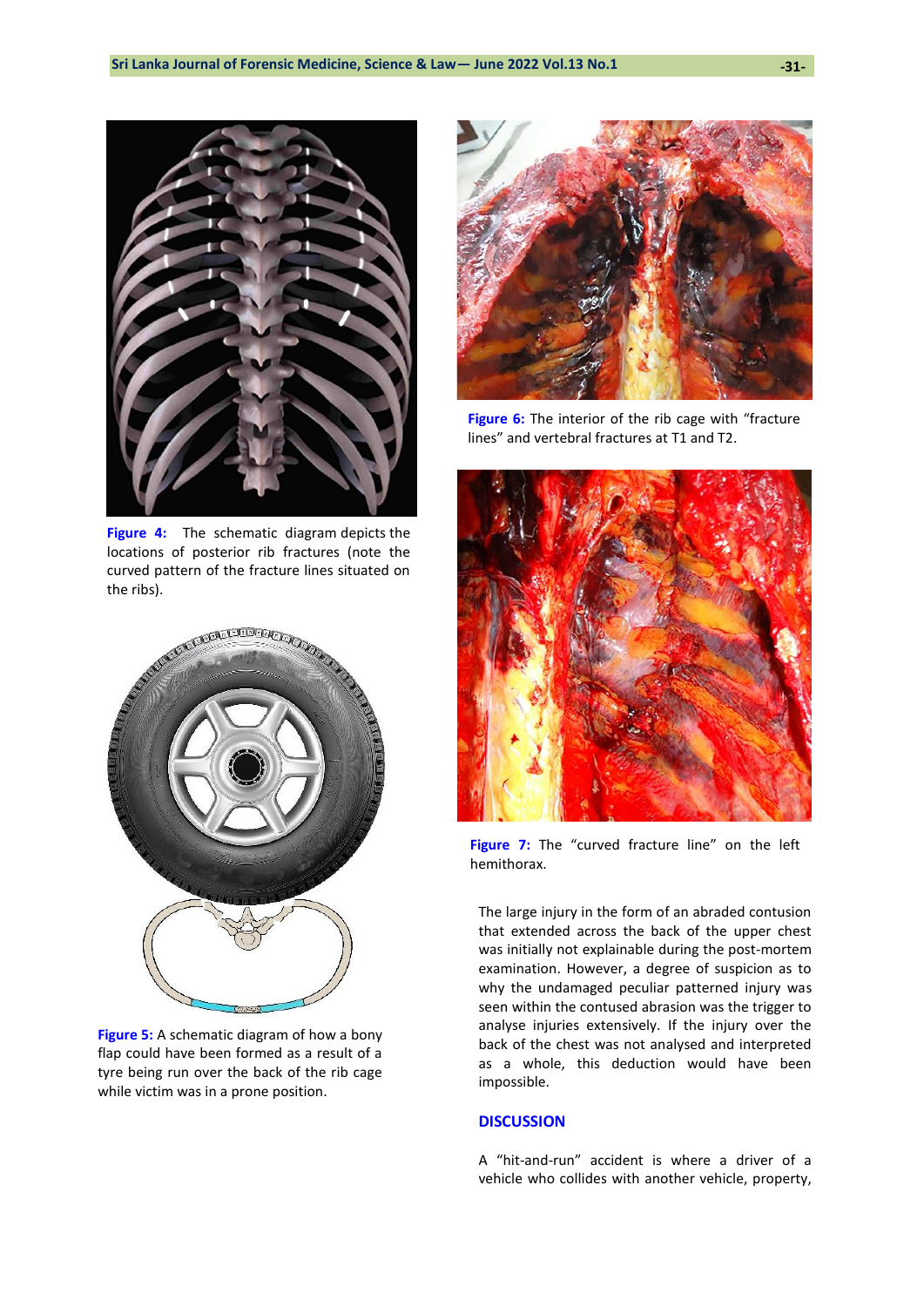or human being leaves without providing the investigating party with his/her identity<sup>2,3</sup>. Because the case at hand involves a "hit-and-run" accident, it is necessary to reconstruct the dynamic events that occurred and to interpret the injuries in order to identify the implicated vehicle and the driver. Reconstruction essentially requires the correct identification of the mechanism of causation of injuries. It is easy when the injuries are typical in a given instance. When the injuries are atypical or not consistent with the usual appearance it is difficult to interpret. This may result in wrongful interpretation and lead to incorrect inferences that will lead to a miscarriage of justice.

The author was unable to interpret or provide an opinion on the injury situated on the upper back of the chest despite considerable efforts. It did not show features of a primary impact injury or secondary injury. However, subsequent to injury documentation the internal dissection was initiated without any interpretation of external injuries. The internal examination revealed multiple posterior rib fractures, lung lacerations and contusions, and vertebral column damage arousing suspicion of a run over injury. There was no other convincing explanation for the severity of the injuries that he had sustained on his chest.

An examination of the scene was conducted retrospectively by the author. This did not result in any convincing evidence to ascertain the reason for the spared skin in the upper mid-back of the chest. Given that those injuries were sustained as a result of being run over, the author was then compelled to look for possible tyre marks on his body and clothing. The mark observed on the back of the upper chest which did not have a viable explanation at the outset of the postmortem examination was then subjected to study in-depth. If the mark was caused as a result of a run-over accident, it was necessary to determine the reason for absence of typical tyre marks and the reason for sparing of an oval-shaped area of skin in the centre or either side of the midline. The absence of typical tyre tread marks on the alleged run-over injury was may be attributed to the vehicle having wasted tyres. The Tshirt that the deceased was wearing may have also partly contributed to the absence of tyre-thread marks.

Absence of injuries over the upper mid-back of the chest should also be explained as the second query that was encountered during the medico-legal investigation. However, the reason for that was not clear and required further meticulous observations and reasoning.

As shown in Figures 4, 6 and 7, the  $2-8^{th}$  ribs had been bilaterally fractured in two locations, resulting in the formation of two vertical imaginary lines on each side. The symmetrical rib fractures in the 2-8<sup>th</sup> ribs allowed for the formation of 'a separate bony flap' that could be pressed into the posterior thoracic cavity while the tyre ran over the upper back of the chest in the prone position. The fractures at the first and second thoracic vertebrae may have facilitated indentation of the bony flap, thereby preventing skin contact with the running tyre (**Fig. 5**).

Another medico-legal issue that needed to be addressed was the vehicle's travel direction. The concentration of dust and grease marks on the victim's clothes, which decreased from left to right while the victim was prone, was used as evidence $4,5$ . The severity of the skin injury was also gradually reduced from his left to right while he was in the prone position. By considering those two facts the author was able to provide an opinion that the offending vehicle was moving from left to right of the victim while he was in prone position.

Severe diffuse axonal injury (DAI) (grade 3) in conjunction with diffuse vascular injury (DVI) suggested the acceleration, deceleration, and rotating movements inflicted on his head<sup>6,7</sup>. The presence of unequivocal DAI and DVI indicates (**Fig. 3**) that his body was subjected to significant force as a result of the incident $^8$ .

It is the duty of the forensic pathologist to provide useful information after the post-mortem examination to the investigating police officer to continue his investigations. On this body, there were no primary or secondary impact injuries or secondary injuries. Instead, a run over injury was identified. At the end of the post-mortem investigation, the author informed the investigating Police officer that there has been a component of "run over" in addition to it being a hit and run incident. The estimated minimal width of the tyre from one sidewall to another of the offending vehicle and the direction of travel of the vehicle was also determined (The width was 15 cm and the vehicle moved from left to right of the victim while he was in the prone position at the scene). The police were further informed that no paint flakes or any other trace evidence was collected from the dead body.

On query by the Police, the possibility of being run over by two vehicles was ruled out due to the 'uncomplicated nature' of the injuries confirmed by the judicial medical officer and also by the direct